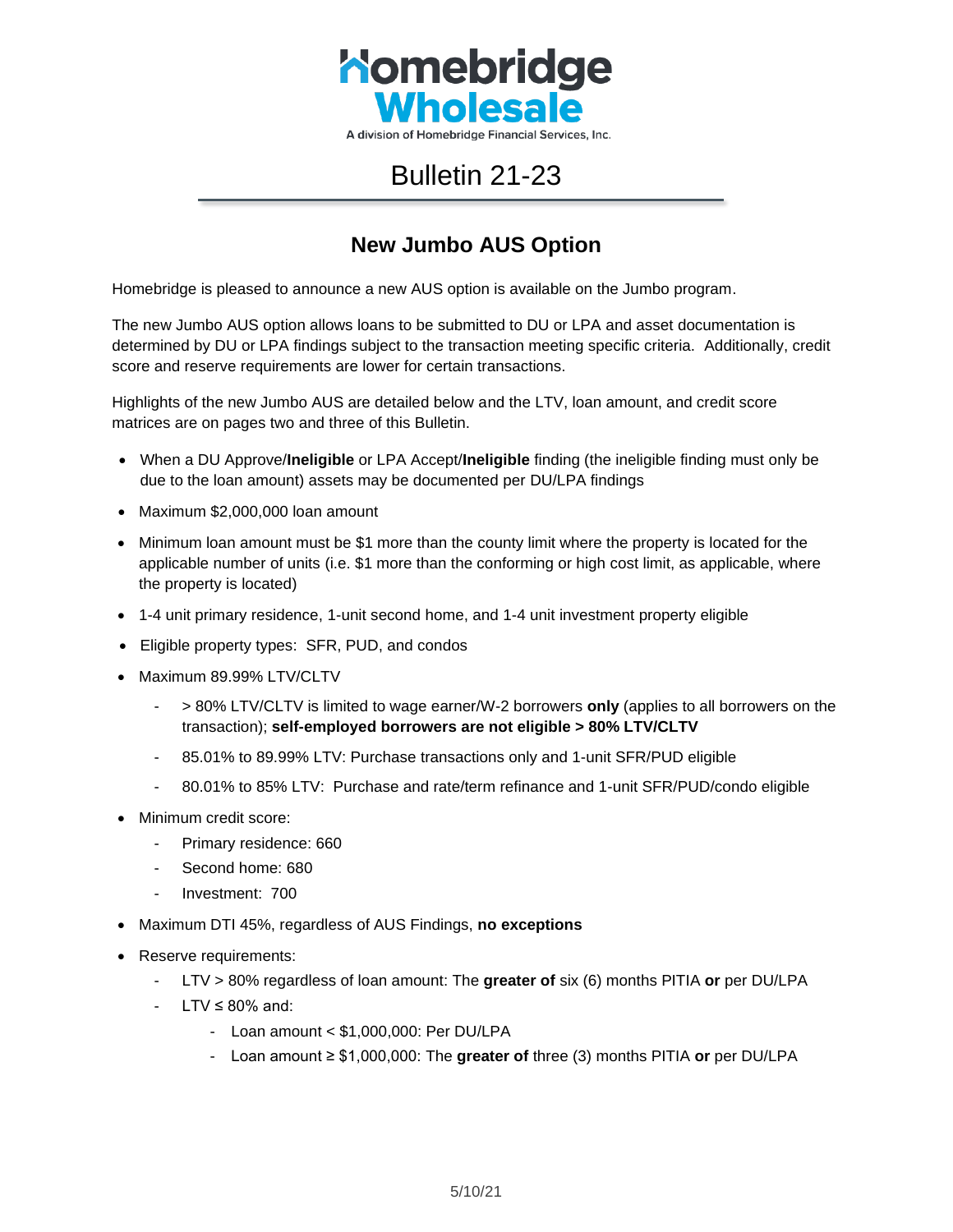- Appraisal requirements for both purchase and refinance transactions are as follows:
	- Loan amount is ≤ \$1,500,000: One full appraisal that meets DU/LPA requirements **and one** of the following:
		- A CDA within a 10% variance of the appraised value, **or**
		- A Fannie Mae CU score ≤ 2.5, **or**
		- A Freddie Mac LCA score ≤ 2.5
	- Loan amount > \$1,500,000: Two full appraisals

NOTE: An Appraisal waiver/ACE offer by DU/LPA is **not eligible; an appraisal must be obtained**

- Construction-to-perm and New York CEMA transactions are **not eligible**
- If business assets are used for closing costs, a letter from a third party (CPA, tax attorney, etc.) is required to document the use of funds will not adversely affect the business
- Business obligations that are payable in less than one year are not required to be deducted from the business cash flow if there is evidence these obligations roll over regularly and/or the business has sufficient liquid assets to cover them
- The loan must meet QM requirements and the Note rate cannot exceed the prime rate **plus** 1.50%

| <b>Owner-Occupied Primary Residence</b>                             |         |                 |                                     |                     |                    |                                                                                                 |  |
|---------------------------------------------------------------------|---------|-----------------|-------------------------------------|---------------------|--------------------|-------------------------------------------------------------------------------------------------|--|
| <b>Transaction Type</b>                                             | Units   | <b>LTV/CLTV</b> | Maximum<br>Loan Amount <sup>3</sup> | <b>Credit Score</b> | <b>Maximum DTI</b> | <b>Required Reserves</b>                                                                        |  |
| Purchase Only 5<br>(wage earner/W-2<br>borrowers only)<br>(SFR/PUD) | 1       | 89.99% 5        | \$1,000,0003                        | 700 1               | 45% 2              | Greater of:<br>$\bullet$ 6 months, OR<br>• Per DU/LPA                                           |  |
|                                                                     |         |                 | \$1.500.0003                        | 720 1               |                    |                                                                                                 |  |
| Purchase and<br>Rate/Term<br>Refinance<br>(SFR, PUD, condo)         | 1       | 85% 5           | \$1,500,0003                        | 680 1               |                    |                                                                                                 |  |
|                                                                     |         | 80%             | \$1,500,000 3                       | 660 1               | 45% 2              | Loan amount < \$1M:<br>• Per DU/LPA<br>Loan amount ≥ \$1M:<br>The greater of:<br>• 3 months, OR |  |
|                                                                     | $2 - 4$ | 75%             | \$1,500,000 3                       | 6601                |                    |                                                                                                 |  |
|                                                                     |         | 80%             | \$2,000,0003                        | 700 1               |                    |                                                                                                 |  |
|                                                                     | $2 - 4$ | 75%             | \$2.000.0003                        | 700 1               |                    |                                                                                                 |  |
| Cash-Out <sup>4</sup><br>(SFR, PUD, condo)                          | 1       | 80%             | \$1,000,000 3                       | 6801                |                    |                                                                                                 |  |
|                                                                     | $2 - 4$ | 75%             | \$1.000.0003                        | 6801                |                    |                                                                                                 |  |
|                                                                     | 1       | 75%             | \$1,500,000 3                       | 700 1               |                    | Per DU/LPA<br>٠                                                                                 |  |
|                                                                     | $2 - 4$ | 70%             | \$1,500,000 3                       | 700 1               |                    |                                                                                                 |  |
|                                                                     | 1       | 70%             | \$2,000,000 3                       | 700 1               |                    |                                                                                                 |  |
|                                                                     | $2 - 4$ | 65%             | \$2,000,000 3                       | 700 1               |                    |                                                                                                 |  |

## **Jumbo AUS Matrices**

| <b>Second Home</b>                                              |       |                 |                        |                     |                       |                                                                                                                    |  |
|-----------------------------------------------------------------|-------|-----------------|------------------------|---------------------|-----------------------|--------------------------------------------------------------------------------------------------------------------|--|
| <b>Transaction Type</b>                                         | Units | <b>LTV/CLTV</b> | Maximum<br>Loan Amount | <b>Credit Score</b> | <b>Maximum</b><br>DTI | Required<br><b>Reserves</b>                                                                                        |  |
| <b>Purchase and</b><br>Rate/Term Refinance<br>(SFR, PUD, Condo) | 1     | 80%             | \$1.500,000 3          | 6801                | 45% 2                 | Loan amount < \$1M:<br>• Per DU/LPA<br>Loan amount ≥ \$1M:<br>The greater of:<br>• 3 months, OR<br>Per DU/LPA<br>٠ |  |
|                                                                 |       | 75%             | \$2,000,000 3          | 700 1               |                       |                                                                                                                    |  |
| Cash-Out <sup>4</sup><br>(SFR, PUD)                             | 1     | 75%             | \$1.000.0003           | 7001                | 45% 2                 |                                                                                                                    |  |
|                                                                 |       | 70%             | \$1,500,000 3          | 720                 |                       |                                                                                                                    |  |
| Cash-Out <sup>4</sup><br>(Condo)                                | 1     | 65%             | \$1.500.0003           | 7201                |                       |                                                                                                                    |  |